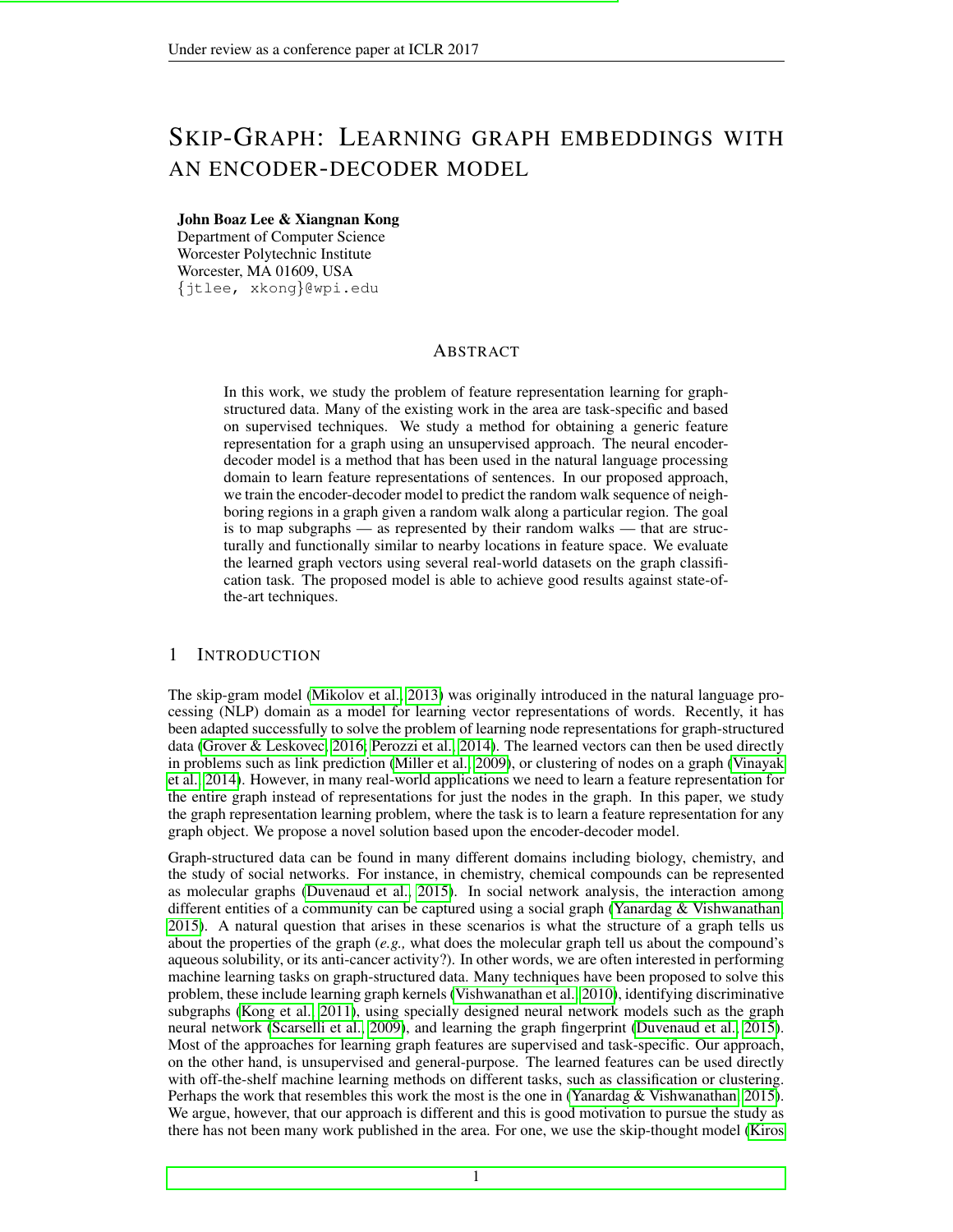

<span id="page-1-0"></span>Figure 1: A random walk over a graph is split into three subsequences  $(s_1, s_2, s_3)$ . The middle sequence is input into the encoder and the decoders attempt to reconstruct the previous and next sub-sequence. The unattached arrows are connected to the encoder output to condition the decoder.

[et al., 2015\)](#page-8-9) and we are not just interested in structurally similar subgraphs but also functionally similar ones.

Our approach is based on the encoder-decoder model [\(Kalchbrenner & Blunsom, 2013;](#page-8-10) [Cho et al.,](#page-7-0) [2014\)](#page-7-0); in particular, we are interested in the skip-thought model. In [\(Kiros et al., 2015\)](#page-8-9), tuples composed of three consecutive sentences from word documents are fed into an RNN model and the model attempts to reconstruct the previous and next statements given the middle sentence. After training on a large text corpus, the hidden vector values for an input sentence can be used as that input sequence's feature representation. It has been shown that the model learns a function that maps semantically and syntactically similar sentences close to one another in feature space. In this work, the idea is to take instead a sequence generated by a random walk along a labeled graph and to divide it into three parts, feeding these into the encoder-decoder model. Since the structure of the graph determines the random walk sequences that can be generated, we can treat each sub-sequence as a representation of a particular subgraph in the graph. We argue that by training an encoderdecoder model on a large number of random walk sequences, we can learn a feature representation that groups structurally and functionally similar subgraphs together. Figure [1](#page-1-0) shows an example of how we can train the model using a random walk over a graph. A simple example that illustrates how the model may learn to identify functionally similar subgraphs is shown in Figure [2.](#page-2-0)

After the model is trained on a large sample of random walks generated from a dataset of labeled graphs, we can then freeze the model and use the encoder as a feature extractor. In particular, we obtain a feature representation of a graph by sampling multiple short random walks and aggregating the information encoded in the feature representations of these short walks. We borrow an analogy from the NLP domain to highlight the idea. In order to obtain a good feature representation for a text document, short of sampling all the words in the document one may sample a set of sentences from the document and use these to construct the features for the document. Similarly, to obtain a feature representation for a graph, we sample a set of subgraphs (as represented by the short walks) and use the aggregate subgraph features to construct the final graph feature vector. Since we use the trained encoder as our feature extractor, graphs that share structural and functional properties will tend to have more similar feature vectors.

## 2 PROPOSED METHOD

#### 2.1 SKIP-THOUGHT

Since our proposed approach is based on the encoder-decoder model of [\(Kiros et al., 2015\)](#page-8-9), we begin by briefly introducing the model. The encoder-decoder model uses an RNN with GRU [\(Chung et al.,](#page-8-11) [2014\)](#page-8-11) activation as the encoder and an RNN with a conditional GRU as the decoder. The model is trained using the Adam stochastic optimization algorithm [\(Kingma & Ba, 2015\)](#page-8-12).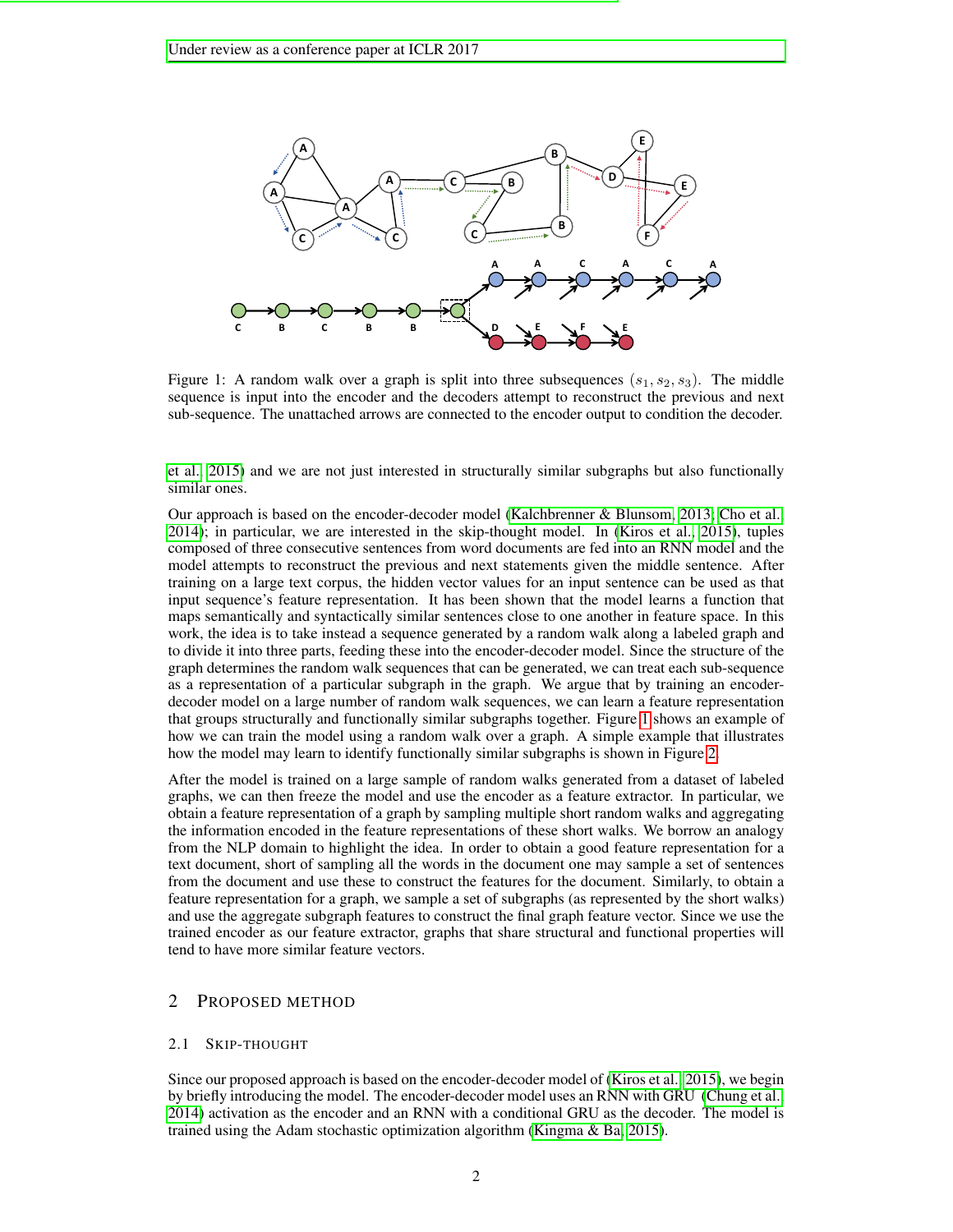

<span id="page-2-0"></span>possible random walk sequences: "B-B-A-B-B-A-C-C-D-F-D-F", "B-B-A-B-B-A-G-H-G-D-F-D-F"

Figure 2: Two structurally dissimilar subgraphs can be considered functionally similar if they always appear in the same neighborhood. For instance, subgraphs "C-C-C" and "G-H-G" are structurally different since they are composed of different types of nodes but they seem to be serving the same function of connecting the same kind of regions together. If these patterns appear frequently in the dataset, the encoder-decoder model will learn very similar representations for the random walk sequences corresponding to the two subgraphs.

The input to the model is a tuple of sentences  $(s_{i-1}, s_i, s_{i+1})$ , with  $x_i^t$  being the word embedding for the t-th word,  $w_i^t$ , of sentence  $s_i$ . The word embeddings for the middle sentence,  $s_i$ , are fed sequentially as input to the the encoder. The encoder generates a hidden vector  $h_i^t$  at each time step t, this is the information the model retained after processing sequence  $x_i^1, \ldots, x_i^t$  and can be thought of as the sequence representation. The hidden state  $h_i^N$  can thus be considered the sentence representation, given  $s_i$  is of length N. Given a sequence to encode, the encoder iterates through the following equations, as given in [\(Kiros et al., 2015\)](#page-8-9). Here the subscripts  $i$  are dropped for simplicity.

$$
\mathbf{r}^t = \sigma(\mathbf{W}_r \mathbf{x}^t + \mathbf{U}_r \mathbf{h}^{t-1})
$$
\n(1)

$$
\mathbf{z}^t = \sigma(\mathbf{W}_z \mathbf{x}^t + \mathbf{U}_z \mathbf{h}^{t-1})
$$
 (2)

$$
\mathbf{\bar{h}}^{t} = \tanh(\mathbf{W}\mathbf{x}^{t} + \mathbf{U}(\mathbf{r}^{t} \odot \mathbf{h}^{t-1}))
$$
\n(3)

$$
\mathbf{h}^{t} = (1 - \mathbf{z}^{t}) \odot \mathbf{h}^{t-1} + \mathbf{z}^{t} \odot \bar{\mathbf{h}}^{t}
$$
 (4)

where  $\mathbf{r}^t$  is the forget gate,  $\mathbf{z}^t$  is the update gate,  $\bar{\mathbf{h}}^t$  is the proposed hidden state, and  $\odot$  is the component-wise product. Here  $r^t$  decides what information to discard from the previous state,  $z^t$ decides what new information to encode, and the new hidden vector  $h<sup>t</sup>$  is calculated accordingly. Values in  $\mathbf{r}^t$  and  $\mathbf{z}^t$  are in the range [0, 1].

Two decoders with separate parameters are used to reconstruct the previous statement  $s_{i-1}$  and the next statement  $s_{i+1}$ . The computation for the decoder is similar to that of the encoder, except this time the models are also conditioned on the encoder output  $h_i$ . Decoding involves iterating through the following statements. Again the subscript  $i + 1$  (similarly,  $i - 1$ ) is dropped.

$$
\mathbf{r}^{t} = \sigma(\mathbf{W}_{r}^{d} \mathbf{x}^{t-1} + \mathbf{U}_{r}^{d} \mathbf{h}^{t-1} + \mathbf{C}_{r} \mathbf{h}_{i})
$$
\n(5)

$$
\mathbf{z}^{t} = \sigma(\mathbf{W}_{z}^{d} \mathbf{x}^{t-1} + \mathbf{U}_{z}^{d} \mathbf{h}^{t-1} + \mathbf{C}_{z} \mathbf{h}_{i})
$$
(6)

$$
\overline{\mathbf{h}}^{t} = \tanh(\mathbf{W}^{d} \mathbf{x}^{t-1} + \mathbf{U}^{d} (\mathbf{r}^{t} \odot \mathbf{h}^{t-1}) + \mathbf{C} \mathbf{h}_{i})
$$
\n(7)

$$
\mathbf{h}_{i+1}^t = (1 - \mathbf{z}^t) \odot \mathbf{h}^{t-1} + \mathbf{z}^t \odot \bar{\mathbf{h}}^t
$$
 (8)

here the C matrices are used to bias the computation by the sentence vector produced by the encoder. Also, note that the word embeddings are from the previous and next statements since these are what is given to the decoders. The probability of word  $\hat{w}_{i+1}^t$  can be calculated by

$$
P(w_{i+1}^t | w_{i+1}^{< t}, \mathbf{h}_i) \propto \exp(\mathbf{v}_{w_{i+1}^t} \mathbf{h}_{i+1}^t)
$$
\n
$$
\tag{9}
$$

where  $\mathbf{v}_{w_{i+1}^t}$  is the row vector in the vocabulary vector V corresponding to the word  $w_{i+1}^t$ . The vocabulary matrix, V, is a weight matrix shared by both decoders connecting the decoder's hidden states for computing a distribution over words.

Finally, given a sentence tuple, the training objective is given by

$$
\sum_{t} \log P(w_{i+1}^{t} | w_{i+1}^{< t}, \mathbf{h}_{i}) + \sum_{t} \log P(w_{i-1}^{t} | w_{i-1}^{< t}, \mathbf{h}_{i}) \tag{10}
$$

which is the sum of log-probabilities for the words in the previous and next statements,  $s_{i-1}$  and  $s_{i+1}$ , conditioned on the sentence representation for  $s_i$ . The total objective would then be the above summed for all tuples in the training data.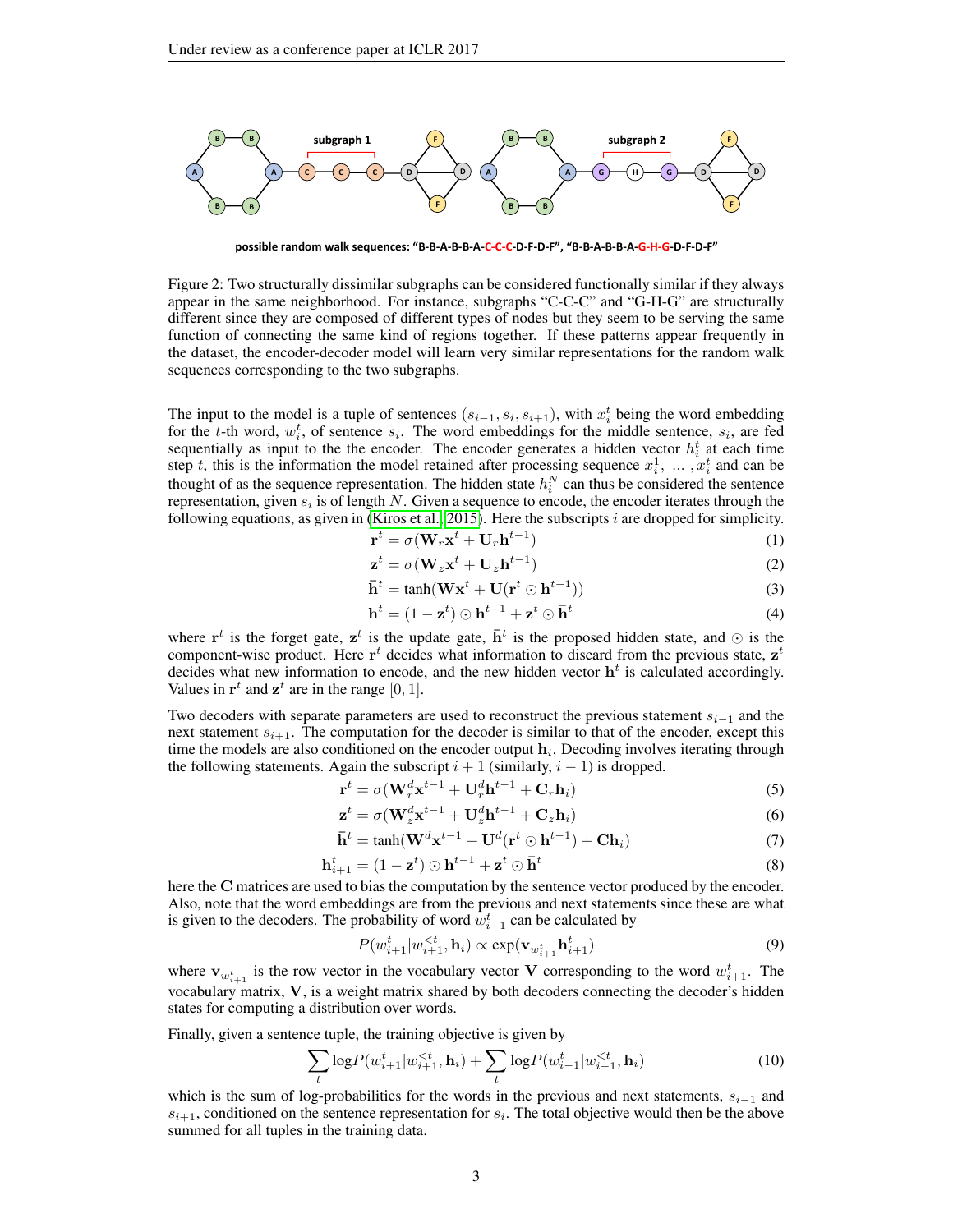# 2.2 SKIP-GRAPH

In this work, we are interested in graph-structured data in particular. In our setting, we are given a set of labeled graphs  $\mathcal{D} = \{\mathcal{G}_1, \mathcal{G}_2, \dots, \mathcal{G}_n\}$  with each graph associated with a class label. A graph  $\mathcal{G} = (\mathcal{V}, \mathcal{E}, \ell_v)$  is comprised of a vertex set  $\mathcal{V}$ , an edge set  $\mathcal{E} \subseteq \mathcal{V} \times \mathcal{V}$ , and a node labeling function  $\ell_v : \mathcal{V} \to \mathcal{L}_\mathcal{V}$  which assigns each node to a label in  $\mathcal{L}_\mathcal{V}$ . Additionally, the edges may also be labeled in which case we also have an edge labeling function  $\ell_e : \mathcal{E} \to \mathcal{L}_{\mathcal{E}}$ . Nodes and edges can also have associated feature vectors, these are  $f_v \in \mathbb{R}^{\mathcal{D}_v}$ , and  $f_e \in \mathbb{R}^{\mathcal{D}_e}$ , respectively.

## 2.2.1 UNLABALED GRAPHS

Although we will be working primarily with labeled graphs, our method can be easily extended to support unlabeled graphs by including an additional pre-processing step. Algorithms like the Weisfeiler-Lehman algorithm [\(Weisfeiler & Lehman, 1968;](#page-9-1) [Shervashidze et al., 2011\)](#page-8-13) or the Morgan algorithm [\(Rogers & Hahn, 2010\)](#page-8-14) for calculating molecular fingerprints are iterative algorithms that work by repeatedly calculating the attribute for a node via hashing of the attributes of its neighboring nodes. The final node attributes capture the local structure or topology of the graph. For unlabeled graphs, all node attributes can be initialized to a constant value and after the algorithm is run, we can treat the node attributes as the labels for the nodes in the graph.

# 2.2.2 TRAINING SET GENERATION

Given a set of graphs D, a sample size K, a minimum random walk length  $l_{min}$ , and a maximum random walk length  $l_{max}$ , we take each graph  $\mathcal{G} \in \mathcal{D}$  and generate K random walk sequences. Specifically, for a graph  $G, K$  sequences of the form

 $\ell_v(v_1), \ldots, \ell_v(v_k), \ell_v(v_{k+1}), \ldots, \ell_v(v_{k+k'})$ ,  $\ell_v(v_{k+k+1}), \ldots, \ell_v(v_{k+k+k})$ 

are generated. Here,  $v_1 \in V$  is a randomly selected start node,  $(v_i, v_{i+1}) \in \mathcal{E}$  for i from 1 ...  $k +$  $k+1$ , and  $l_{min} \ge k, k\prime, k\prime\prime \ge l_{max}$ . We can split each sequence into three sub-sequences with  $s_1 = \ell_v(v_1), ..., \ell_v(v_k), s_2 = \ell_v(v_{k+1}), ..., \ell_v(v_{k+k})$ , and  $s_3 = \ell_v(v_{k+k+1}), ..., \ell_v(v_{k+k+k})$ . For each sequence,  $k, k\prime$ , and  $k\prime\prime$  are randomly drawn to be between the constraints. Since the length of the sub-sequences do not need to have fixed lengths and can instead be between  $l_{min}$  and  $l_{max}$ , regions of varying sizes can easily be considered.

In the above formulation, we assume that only the vertices in the graph are labeled and node and edge features are not given. When nodes, or edges, are labeled and feature vectors are provided we can use a one-hot embedding to represent each unique combination of labels and features. This treats each distinct combination as a unique "word" and does not capture the relationship between nodes or edges that share labels or certain features. A better approach is to simply use a one-of- $|\mathcal{L}|$ vector to encode the label and concatenate this with the feature vector, this allows the node or edge embedding to capture shared features and labels.

Once all the tuples of random walk sequences have been generated, they can be used to train the encoder-decoder<sup>[1](#page-3-0)</sup> in an unsupervised fashion.

## 2.2.3 OBTAINING FINAL GRAPH REPRESENTATION

After the encoder-decoder has been trained, we can freeze the model and use the encoder to generate representations,  $\mathbf{h}_i$ , for any arbitrary random walk sequence. Ultimately, however, we are interested in obtaining a representation for entire graphs so we try several strategies for aggregating the encoder representations obtained from a set of independent random walks sampled from a given graph.

- 1. Single walk: In this approach we do not use several encoder representations. Instead, we train the model on relatively long (relative to the size of the graphs in the dataset) random walk sequences and use a single long walk over the graph to obtain its representation.
- 2. Average: We compute the component-wise average of the encoder representations of the sampled random walk sequences. This is then used as the graph representation.

<span id="page-3-0"></span><sup>&</sup>lt;sup>1</sup>We use the implementation in https://github.com/ryankiros/skip-thoughts.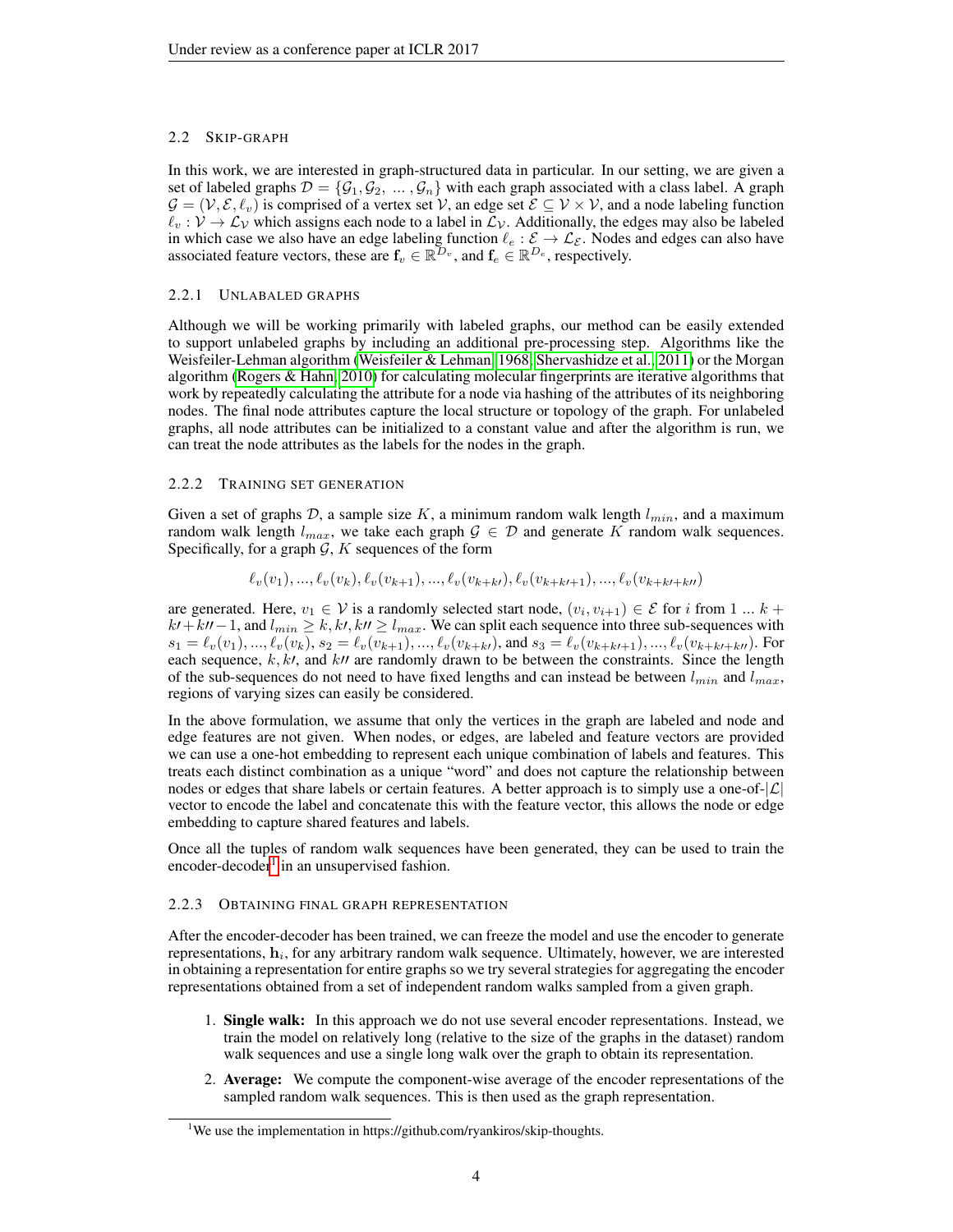- 3. Max: As in [\(Kiela & Bottou, 2014\)](#page-8-15), we take the component-wise absolute maximum of all encoder representations.
- 4. Cluster: The encoder representations are first fed into a clustering technique like Kmeans [\(Hamerly & Elkan, 2003\)](#page-8-16) and we use the cluster information to create a bag-ofcluster vector that serves as the graph's representation.

The procedure for obtaining the graph embeddings is summarized in Algorithm [1.](#page-4-0) The calculated graph embeddings can now be used with any off-the-shelf machine learning method.

|  |  | Algorithm 1: Calculate graph embedding |
|--|--|----------------------------------------|
|  |  |                                        |

**Input**: Training set D, sample size K, walk lengths  $l_{min}$  and  $l_{max}$ , aggregate sample size K', and aggregate method agg

Output: Graph embeddings

1 Generate set of  $K \times |\mathcal{D}|$  random walk tuples,  $\mathcal{S}$ ;

- 2 Train encoder-decoder model using  $S$ ;
- <sup>3</sup> for *each* G *in* D do
- 4 | Randomly select  $K'$  random walks;
- 5 Obtain encoder representations  $\mathbf{h}_1, ..., \mathbf{h}_{K'}$  from the random walks;
- 6 Compute graph embedding with  $agg(\mathbf{h}_1, ..., \mathbf{h}_{K'});$
- <sup>7</sup> end
- <span id="page-4-0"></span><sup>8</sup> Return final graph embeddings;

# 3 EXPERIMENTS

### 3.1 DATASET

We evaluate our proposed method on the binary classification task using four chemical compound datasets [\(Kong et al., 2011\)](#page-8-7). The datasets contain chemical compounds encoded in the SMILES format [\(Weininger, 1988\)](#page-9-2); class labels indicate the anti-cancer properties (active or inactive) of each compound. We use the RDKit<sup>[2](#page-4-1)</sup> package to obtain the molecular graphs from the SMILES data. We also use RDKit to obtain the labels for the nodes (atom type) and edges (bond type). Additionally, we used the number of attached hydrogens as a node feature and bond conjugation as an edge feature. Since the edges in the datasets we evaluate on are also labeled, the generated random walk sequences include edges. The datasets are all highly skewed with far more negative samples than positive ones, we tested the methods on balanced datasets by selecting a random set of negative samples equal to the positive ones. Table [1](#page-4-2) shows a summary of the datasets used. The average size of the molecular graphs in each of the four datasets is around 30.

<span id="page-4-2"></span>Table 1: Summary of experimental datasets. "# pos" stands for the number of positive samples.

| dataset       | $#$ graphs | $#$ pos | details               |
|---------------|------------|---------|-----------------------|
| <b>NCI81</b>  | 40700      | 1396    | Colon Cancer          |
| <b>NCI83</b>  | 27992      | 2276    | <b>Breast Cancer</b>  |
| <b>NCI123</b> | 40152      | 3112    | Leukemia              |
| HIV           | 7781       | 266     | <b>HIV</b> Anti-virus |

## 3.2 COMPARED METHODS

We compared our proposed approach with several state-of-the-art techniques. Since the method is a task-irrelevant way to obtain graph representations, the goal of the paper isn't necessarily to come up with a method that achieves absolute best performance on the tested datasets so we do not test against an exhaustive list of methods. Our primary objective is to see whether the method can

<span id="page-4-1"></span><sup>&</sup>lt;sup>2</sup>http://www.rdkit.org/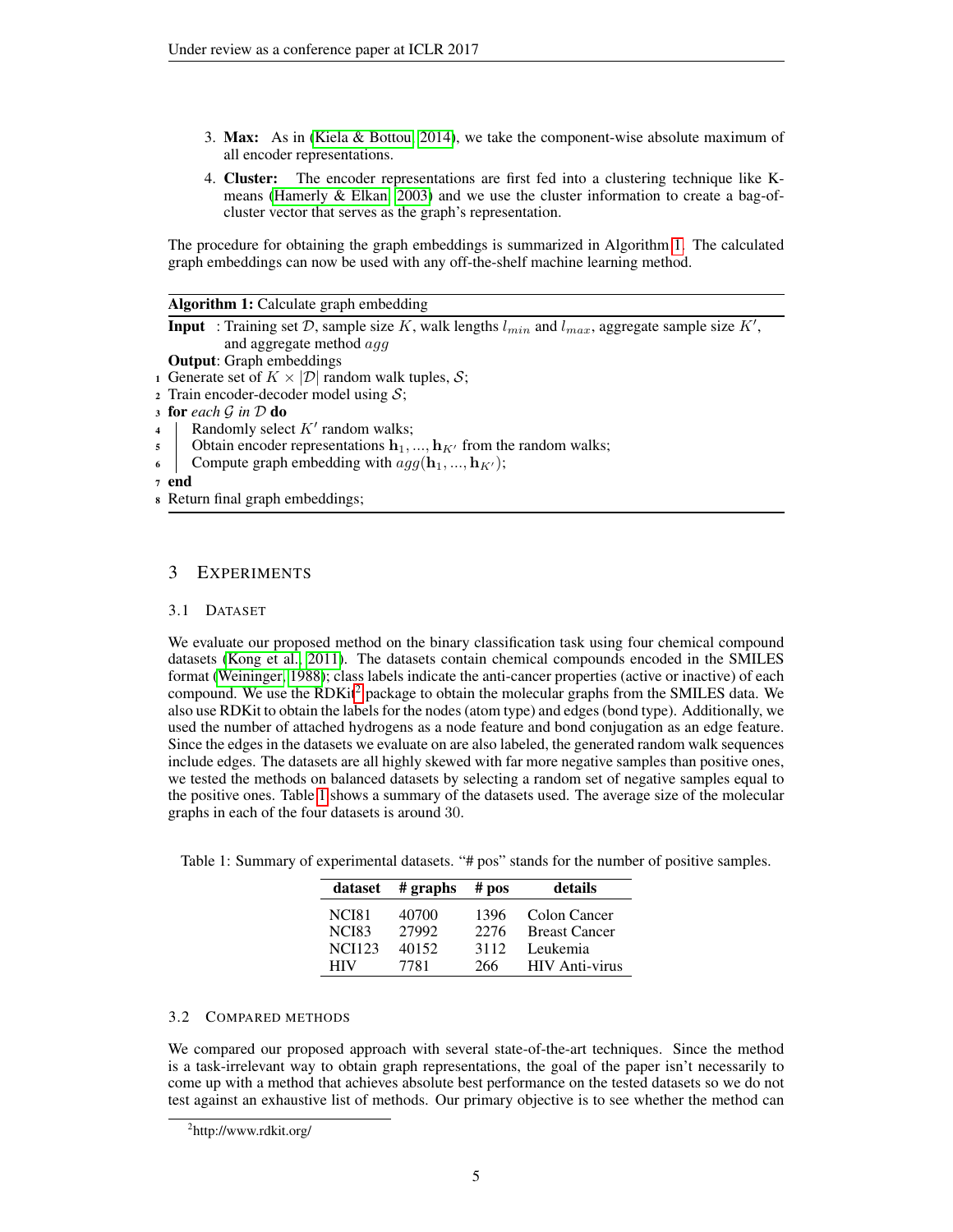potentially be used to learn useful graph embeddings as a starting point for future investigation in the area. Since we are testing the method using molecular graph datasets, we chose to compare against techniques that have achieved state-of-the-art performance on these type of graphs. We also compare against a method that learns node embeddings instead of an entire graph embedding. The tested methods are:

- ECFP [\(Rogers & Hahn, 2010\)](#page-8-14): Extended-connectivity circular fingerprints, which are a refinement of the Morgan algorithm [\(Morgan, 1965\)](#page-8-17), use an iterative approach to encode information about substructures in a molecular graph in a fingerprint vector. In this method a hash function is used to map the concatenated features from a neighborhood to an index in the fingerprint vector.
- NeuralFPS [\(Duvenaud et al., 2015\)](#page-8-5): Neural fingerprints replace the function that is used to compute a fingerprint vector with a differentiable neural network. This allows the method to learn from the data, prioritizing useful or discriminative features.
- DeepWalk [\(Perozzi et al., 2014\)](#page-8-2): The DeepWalk model learns representations for nodes in a single graph. However, we can also train the model using random walks from multiple graphs if the various graphs share the same kind of nodes. The model will then learn to generate similar representations for nodes that co-occur frequently across all the graphs. To generate the final embedding for a graph, we can simply apply average pooling to the vectors of all the nodes in the graph – which is a reasonable strategy to capture the overall profile of the graph.
- Skip-graph: Our proposed method. We train an encoder-decoder model using random walks generated from the graphs and use the encoder's random walk representation to calculate the graph embedding.

To test ECFP and NeuralFPS, we used the library<sup>[3](#page-5-0)</sup> provided by [\(Duvenaud et al., 2015\)](#page-8-5). The size of the graph embedding was restricted to 164 for all methods and a grid-search was done to optimize the parameters of the various methods. For ECFP and NeuralFPS, we tested different values for the following parameters: fingerprint radius,  $\ell_2$  regularization penalty, step size for the optimization, hidden layer dimension, and convolution layer dimension (only for NeuralFPS). All results reported are the average over 5-fold cross validation. Since a neural network, with a single hidden layer, was used as the classifier in [Duvenaud et al.](#page-8-5) [\(2015\)](#page-8-5), we chose to use the same classifier for our model and the grid-search was performed over the same set of values for classifier-related parameters. In particular, for the neural network, we tested various settings with hidden layer size selected from  $\{70, 100, 140\}$ , and  $\ell_2$  regularization chosen from  $\{0.0001, 0.001, 0.01, 0.1\}$ .

#### 3.3 CLASSIFICATION RESULTS

We show the classification accuracy of the different methods in Table [2.](#page-5-1) The proposed method achieves top performance in three of the four datasets we tested. It is a little surprising, however, to find that NeuralFPS performs slightly worse than ECFP. This seems to suggest that it is overfitting the data as NeuralFPS is a generalization of ECFP and should, in theory, be at least as good as ECFP. Also, we find that averaging the DeepWalk embeddings trained from random walks generated from the entire training set can be a simple yet effective way to generate a graph representation.

| method           | dataset    |              |                   |               |  |  |
|------------------|------------|--------------|-------------------|---------------|--|--|
|                  | <b>HIV</b> | <b>NCI81</b> | NCI <sub>83</sub> | <b>NCI123</b> |  |  |
| <b>ECFP</b>      | 68.30%     | 68.90%       | 62.06%            | $60.17\%$     |  |  |
| <b>NeuralFPS</b> | 67.48%     | 65.24%       | 59.91%            | 60.00%        |  |  |
| DeepWalk         | 69.90%     | 68.00%       | $63.89\%$         | 64.43%        |  |  |
| Skip-graph       | $72.77\%$  | $69.98\%$    | 63.80%            | 62.60%        |  |  |

<span id="page-5-1"></span>Table 2: Summary of experimental results.

<span id="page-5-0"></span><sup>3</sup> https://github.com/HIPS/neural-fingerprint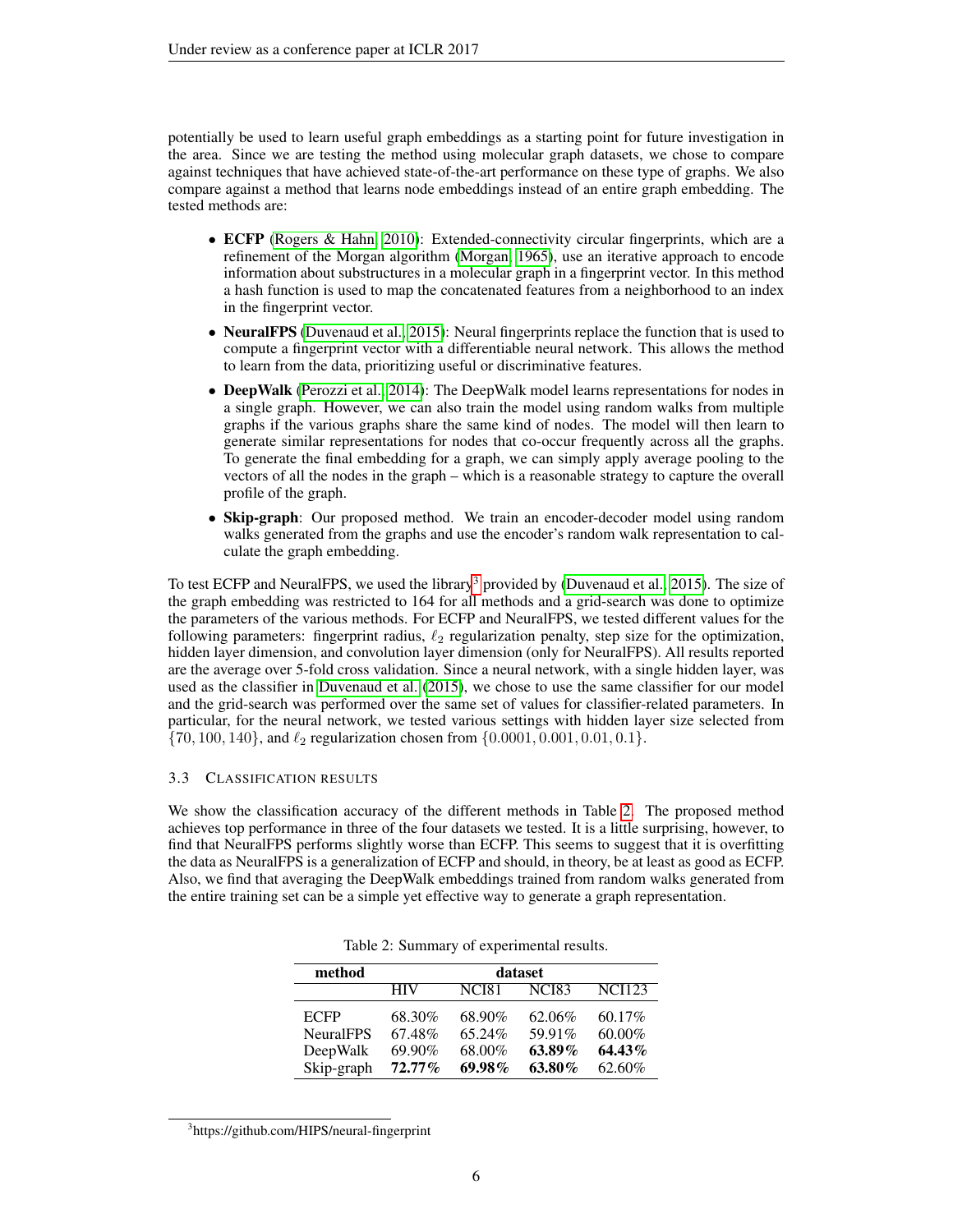<span id="page-6-1"></span><span id="page-6-0"></span>

<span id="page-6-2"></span>Figure 3: The performance of our proposed method under various settings.

## 3.4 PARAMETER STUDY

We tested the performance of the method using the various aggregation methods. The performance was extremely poor when we trained the encoder-decoder model on long random walks and used a single long walk to generate the graph representation. The other three aggregation strategies yielded better results. Figure [3\(a\)](#page-6-0) shows the performance of these methods. Averaging the hidden vector representations seems to yield the best performance, calculating the component-wise maximum yielded the second best results while the method that had the additional cluster pre-processing step performed slightly worse.

We plot the accuracy of the method over the number of training epochs in Figure [3\(b\).](#page-6-1) With the exception of the HIV dataset, which has a relatively few number of samples, the results show a gradual increase in the classification accuracy as the number of training epochs is increased. This is consistent with results in other work that show that given a large number of training data, recurrent neural models generally achieve better results when trained longer.

Figure [3\(c\)](#page-6-2) shows the accuracy in the classification task over different sample sizes  $K'$ , or the number of samples aggregated to obtain the final graph representation. It is clear from the results that a better graph representation is obtained if we use more samples to calculate the final graph representation. This is quite intuitive as a limited sample may not be representative and may fail to capture the properties of the graph well enough.

We tested several different values for  $l_{min}$  and  $l_{max}$  and the one that seemed to perform best in our case was  $l_{min} = 7$  and  $l_{max} = 12$ . This is a reasonable constraint on the random walk length given that the average size of the molecular graphs was around 30. We used  $K = 100$  when generating a set of random walks to train the encoder-decoder.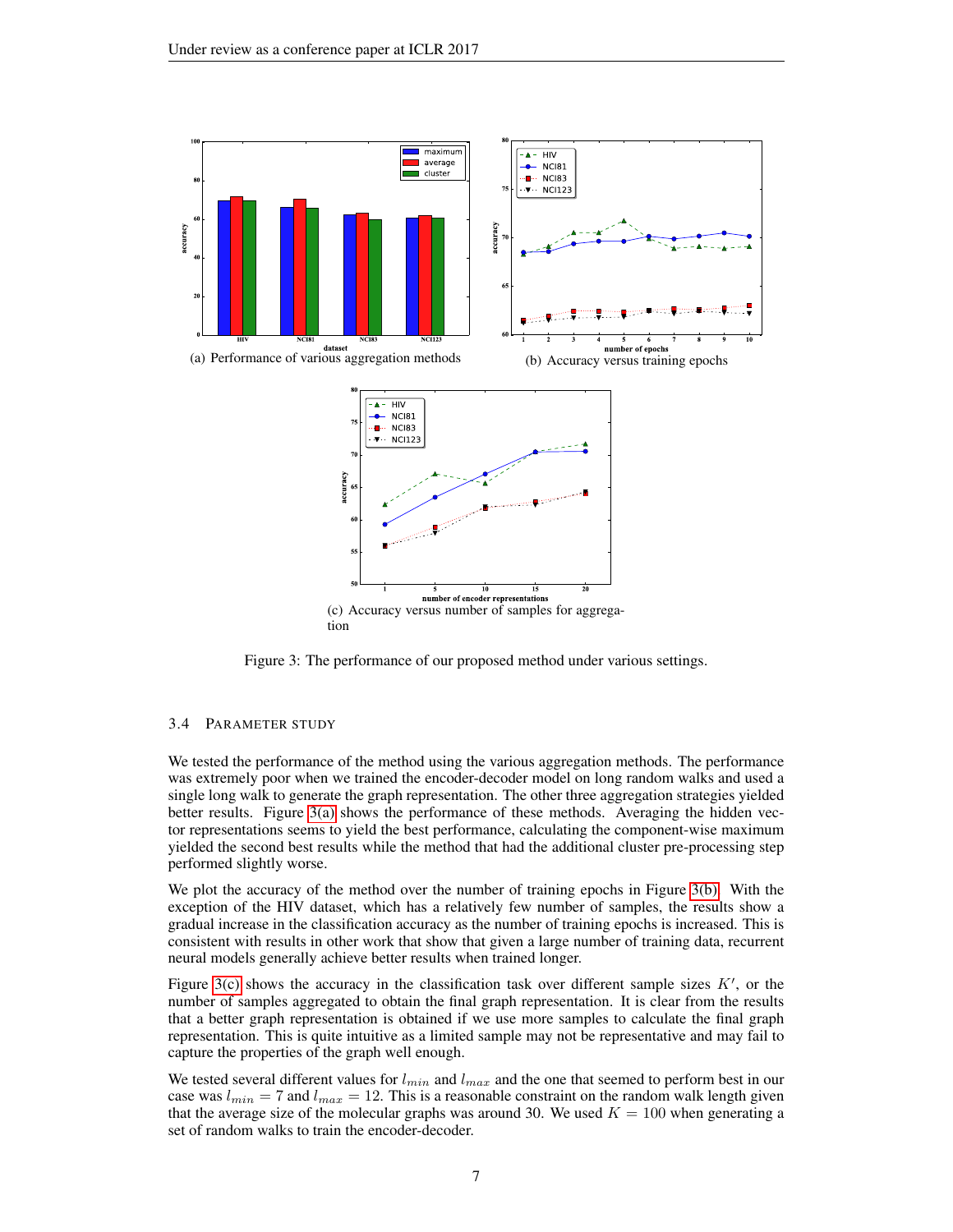

<span id="page-7-1"></span>Figure 4: The learned embeddings for graphs in the HIV dataset. The 2-d representations were calculated using Kernel PCA [\(Mika et al., 1998\)](#page-8-18).

### 3.5 VISUALIZATION OF GRAPH EMBEDDINGS

We show a scatterplot of the HIV graph embeddings learned by our model in Figure [4.](#page-7-1) In particular, we highlight two pairs of graphs that had very similar embeddings. We note that the first pair of graphs (the one on the right) are structurally similar, that is they have a large sub-structure in common. The graphs in the second pair each contain two similar substructures that are joined by segments that appear to be "functionally" similar.

#### 3.6 USING AN ENSEMBLE OF CLASSIFIERS

Since it is possible to generate many different sets of random walks to train the encoder-decoder model, we tried training five encoders on five separate sets of random walks. An ensemble [\(Opitz &](#page-8-19) [Maclin, 1999\)](#page-8-19) of five classifiers is then created with each classifier trained on the graph representations obtained from one of the five encoders. We compare the predictive accuracy of the ensemble versus the single classifier when all other settings are fixed. We observed a slight improvement (around  $1 - 3\%$ ) in the accuracy of the model. All the results reported above are for the single classifier case.

## 4 CONCLUSION

We introduced an unsupervised method, based on the encoder-decoder model, for generating feature representations for graph-structured data. The model was evaluated on the binary classification task on several real-world datasets. The method outperformed several state-of-the-art algorithms on the tested datasets.

There are several interesting directions for future work. For instance, we can try training multiple encoders on random walks generated using very different neighborhood selection strategies. This may allow the different encoders to capture different properties in the graphs. We would also like to test the approach using different neural network architectures. Finally, it would be interesting to test the method on other types of heterogeneous information networks.

## **REFERENCES**

<span id="page-7-0"></span>Kyunghyun Cho, Bart van Merrienboer, Caglar Gulcehre, Dzmitry Bahdanau, Fethi Bougares, Holger Schwenk, and Yoshua Bengio. Learning phrase representations using rnn encoder-decoder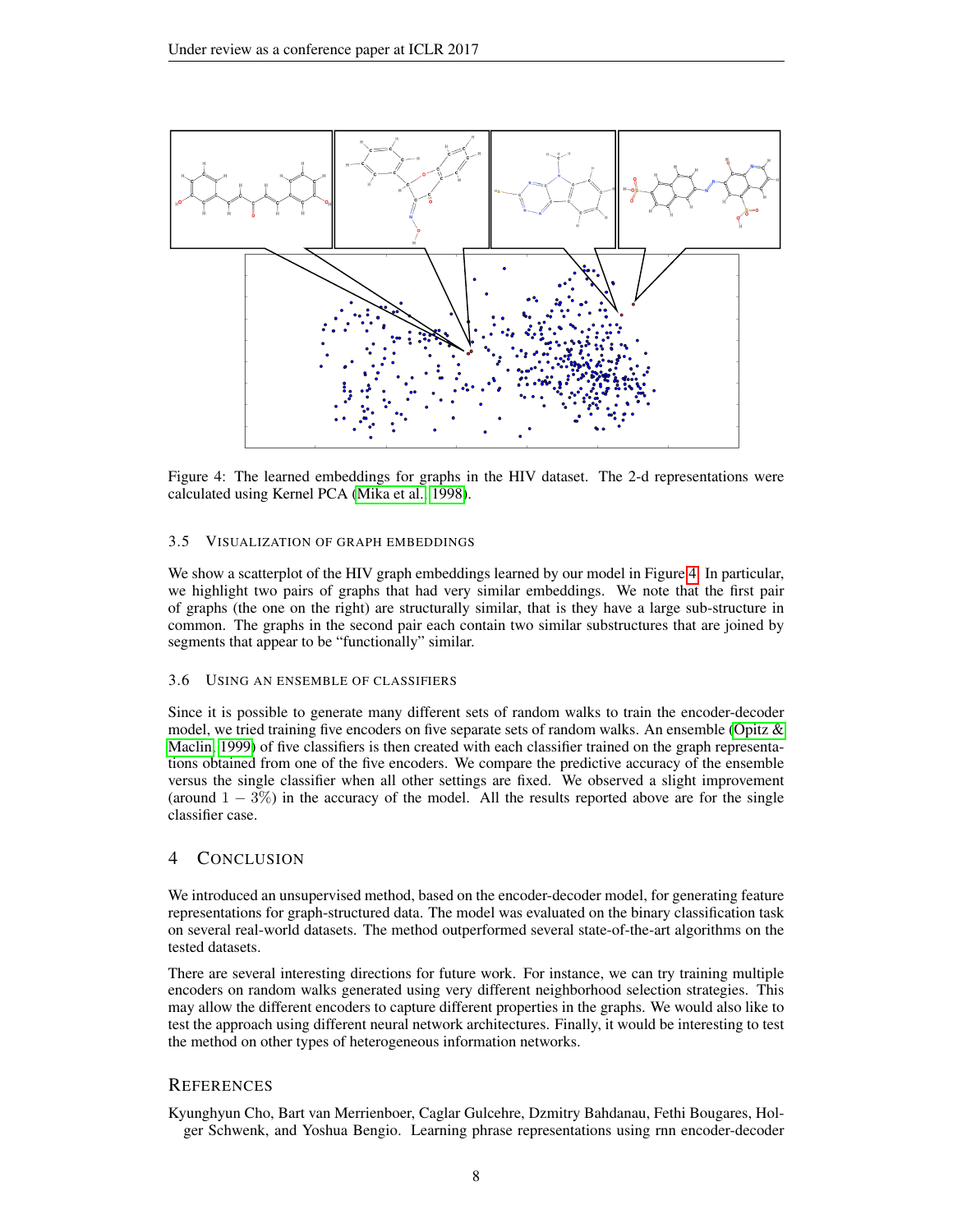for statistical machine translation. In *Proceedings of EMNLP*, pp. 1724–1734, 2014.

- <span id="page-8-11"></span>Junyoung Chung, Caglar Gulcehre, Kyunghyun Cho, and Yoshua Bengio. Empirical evaluation of gated recurrent neural networks on sequence modeling. In *NIPS Deep Learning Workshop*, 2014.
- <span id="page-8-5"></span>David K. Duvenaud, Dougal Maclaurin, Jorge Aguilera-Iparraguirre, Rafael Gomez-Bombarelli, Timothy Hirzel, Alan Aspuru-Guzik, and Ryan P. Adams. Convolutional networks on graphs for learning molecular fingerprints. In *Proceedings of NIPS*, pp. 2224–2232, 2015.
- <span id="page-8-1"></span>Aditya Grover and Jure Leskovec. node2vec: Scalable feature learning for networks. In *Proceedings of KDD*, pp. 855–864, 2016.
- <span id="page-8-16"></span>Greg Hamerly and Charles Elkan. Learning the k in k-means. In *Proceedings of NIPS*, pp. 281–288, 2003.
- <span id="page-8-10"></span>Nal Kalchbrenner and Phil Blunsom. Recurrent continuous translation models. In *Proceedings of EMNLP*, pp. 1700–1709, 2013.
- <span id="page-8-15"></span>Douwe Kiela and Leon Bottou. Learning image embeddings using convolutional neural networks for improved multi-modal semantics. In *Proceedings of EMNLP*, pp. 36–45, 2014.
- <span id="page-8-12"></span>Diederik Kingma and Jimmy Ba. Adam: A method for stochastic optimization. In *Proceedings of ICLR*, 2015.
- <span id="page-8-9"></span>Ryan Kiros, Yukun Zhu, Ruslan Salakhutdinov, Richard S. Zemel, Raquel Urtasun, Antonio Torralba, and Sanja Fidler. Skip-thought vectors. In *Proceedings of NIPS*, pp. 3294–3302, 2015.
- <span id="page-8-7"></span>Xiangnan Kong, Wei Fan, and Philip S. Yu. Dual active feature and sample selection for graph classification. In *Proceedings of KDD*, pp. 654–662, 2011.
- <span id="page-8-18"></span>Sebastian Mika, Bernhard Scholkopf, Alex Smola, Klaus-Robert Muller, Matthias Scholz, and Gunnar Ratsch. Kernel pca and de-noising in feature spaces. In *Proceedings of NIPS*, 1998.
- <span id="page-8-0"></span>Tomas Mikolov, Kai Chen, Greg Corrado, and Jeffrey Dean. Efficient estimation of word representations in vector space. In *Proceedings of ICLR*, 2013.
- <span id="page-8-3"></span>Kurt T. Miller, Thomas L. Griffiths, and Michael I. Jordan. Nonparametric latent feature models for link prediction. In *Proceedings of NIPS*, pp. 1276–1284, 2009.
- <span id="page-8-17"></span>H.L. Morgan. The generation of a unique machine description for chemical structure. *Journal of Chemical Documentation*, 5:107–113, 1965.
- <span id="page-8-19"></span>David Opitz and Richard Maclin. Popular ensemble methods: An empirical study. *Journal of Artificial Intelligence Research*, 11:169–198, 1999.
- <span id="page-8-2"></span>Bryan Perozzi, Rami Al-Rfou', and Steven Skiena. Deepwalk: online learning of social representations. In *Proceedings of KDD*, pp. 701–710, 2014.
- <span id="page-8-14"></span>David Rogers and Mathew Hahn. Extended-connectivity fingerprints. *Journal of Chemical Information and Modeling*, 50:742–754, 2010.
- <span id="page-8-8"></span>Franco Scarselli, Marco Gori, Ah Chung Tsoi, Markus Hagenbuchner, and Gabriele Monfardini. Computational capabilities of graph neural networks. *IEEE Transactions on Neural Networks*, 20:1938–1949, 2009.
- <span id="page-8-13"></span>Nino Shervashidze, Pascal Schweitzer, Erik Jan van Leeuwen, Kurt Mehlhorn, and Karsten Borgwardt. Weisfeiler-lehman graph kernels. *Journal of Machine Learning Research*, 12:2539–2561, 2011.
- <span id="page-8-4"></span>Ramya K. Vinayak, Samet Oymak, and Babak Hassibi. Graph clustering with missing data: Convex algorithms and analysis. In *Proceedings of NIPS*, pp. 2996–3004, 2014.
- <span id="page-8-6"></span>S. V. N. Vishwanathan, Nicol N. Schraudolph, Risi Kondor, and Karsten M. Borgwardt. Graph kernels. *JMLR*, 11:1201–1242, 2010.